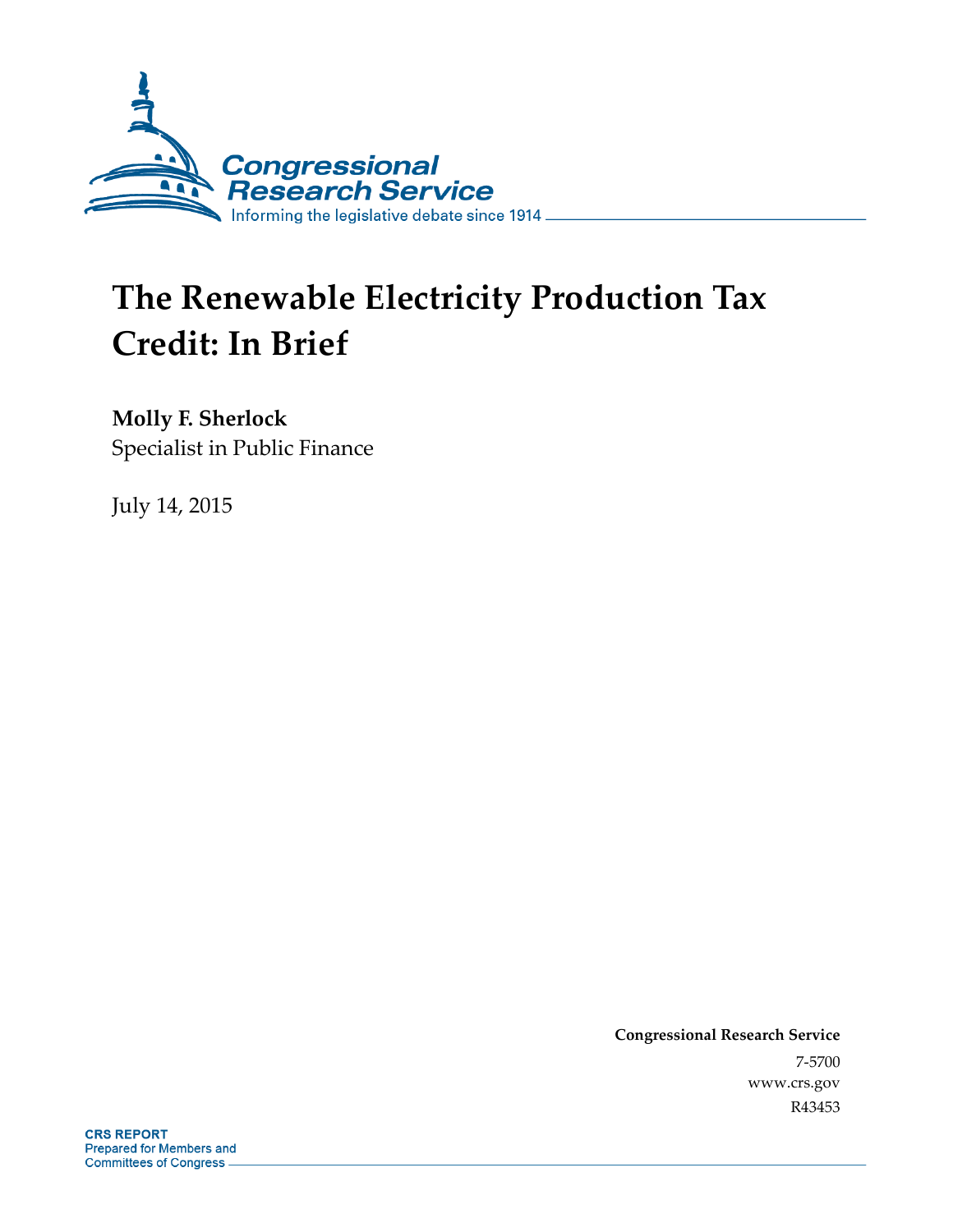### **Summary**

The renewable electricity production tax credit (PTC) expired on January 1, 2015. The renewable electricity PTC is a per-kilowatt-hour tax (kWh) credit for electricity generated using qualified energy resources. Whether the PTC should be extended, modified, or remain expired may be considered in the  $114<sup>th</sup>$  Congress. The PTC was initially enacted to promote the development of renewable energy resources, and it has been extended multiple times in an effort to continue advancing this policy goal. While some Members of Congress support extension or modification of the PTC, others say that the PTC should be allowed to expire. Extension of the PTC may be considered as part of "tax extenders" legislation.

The PTC for wind and closed-loop biomass was first enacted in 1992. When first enacted, the PTC was scheduled to expire on July 1, 1999. Since 1999, the PTC has been extended nine times. On four occasions, the PTC was allowed to lapse before being retroactively extended. Including the present expiration, the PTC has been allowed to lapse five times.

In addition to being extended, the PTC has also been expanded over time to include additional qualifying resources. In 2014, wind, closed-loop biomass, and geothermal technologies qualified for the full credit amount of 2.3-cents per kWh. Other technologies (open-loop biomass, small irrigation power, landfill gas, trash, qualified hydropower, marine and hydrokinetic) qualified for a half-credit amount, or 1.1-cents per kWh in 2014. Credit amounts are adjusted annually for inflation.

The Joint Committee on Taxation (JCT) estimates that in 2014, foregone revenues (or "tax expenditures") for the PTC were \$1.2 billion. Between 2014 and 2018, the JCT estimates that foregone revenues associated with the PTC for renewable electricity will total \$16.4 billion, with another \$0.1 billion each for Indian coal and refined coal over that same time period. Because these estimates are based on current law, any policy that extends or expands the PTC will increase the amount of foregone revenue.

The PTC has been important to the growth and development of renewable electricity resources, particularly wind. Tax incentives for renewables, however, may not be the most economically efficient way to correct for distortions in energy markets or to deliver federal financial support to the renewable energy sector. Tax subsidies reduce the average cost of electricity, increasing demand for electricity overall, countering energy efficiency and emissions reduction objectives. Subsidies delivered as non-refundable tax incentives often require those wishing to use the credit find "tax-equity" partners to provide equity investments in exchange for tax credits. The use of tax-equity reduced the amount of the incentive that flows directly to the renewable energy sector.

Several policy options for the PTC have been proposed in recent years. These include (1) allowing the PTC to remain expired (current law); (2) temporarily extending the PTC (as was done as part of the Tax Increase Prevention Act of 2014 (P.L. 113-295)); (3) temporarily extending the PTC but providing some form of phase-out (the PTC Certainty and Phaseout Act of 2013 (H.R. 2987)); (4) eliminating the inflation adjustment factor to phase-out the PTC then repealing (the Tax Reform Act of 2014 (H.R. 1) or the PTC Elimination Act (H.R. 1901)); (5) permanently extending the PTC and making refundable (the President's FY2016 Budget); or (6) fundamentally reforming the PTC to provide a "technology neutral" incentive (the Baucus Energy Tax Reform discussion draft from 2013).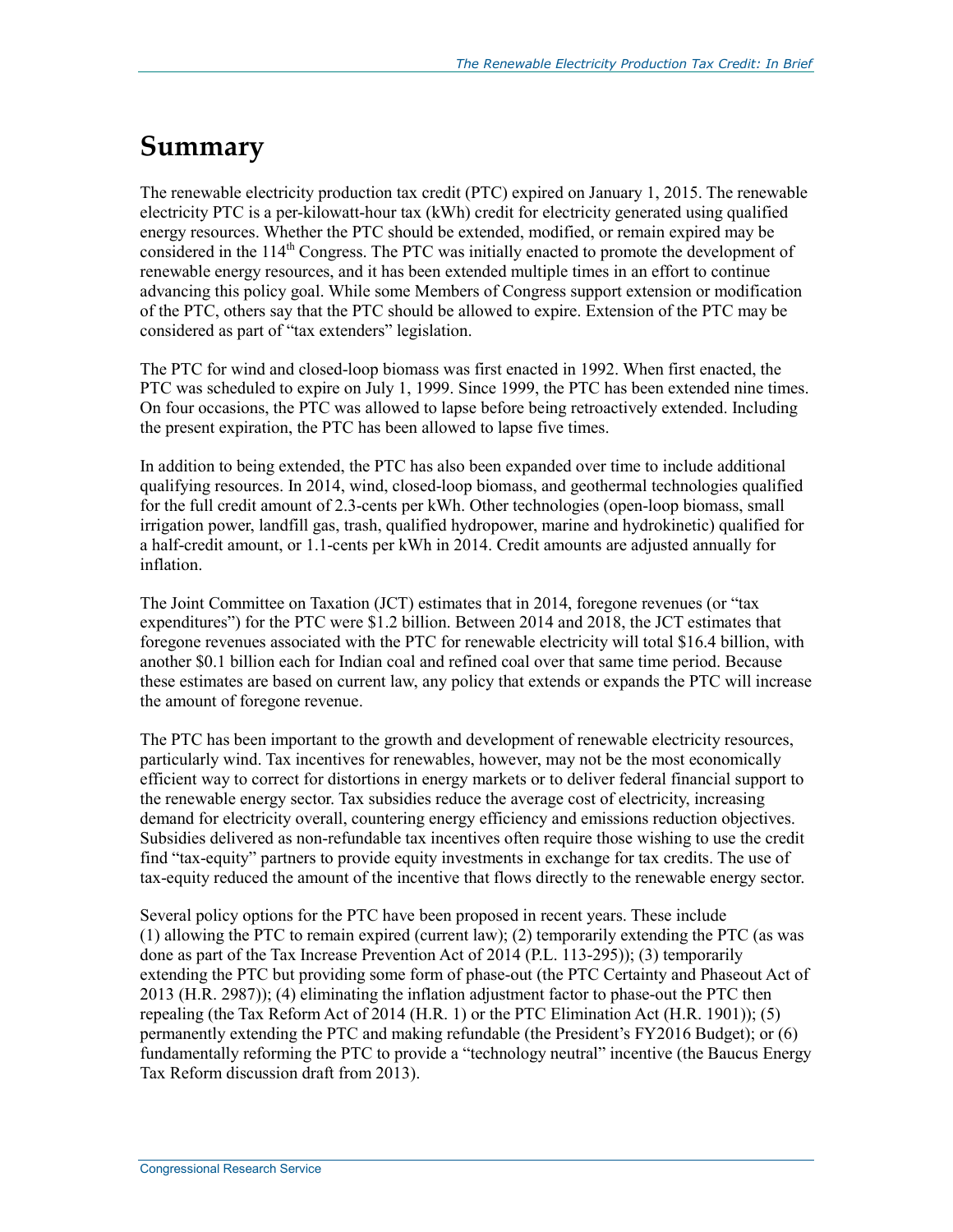## **Contents**

### **Tables**

### Contacts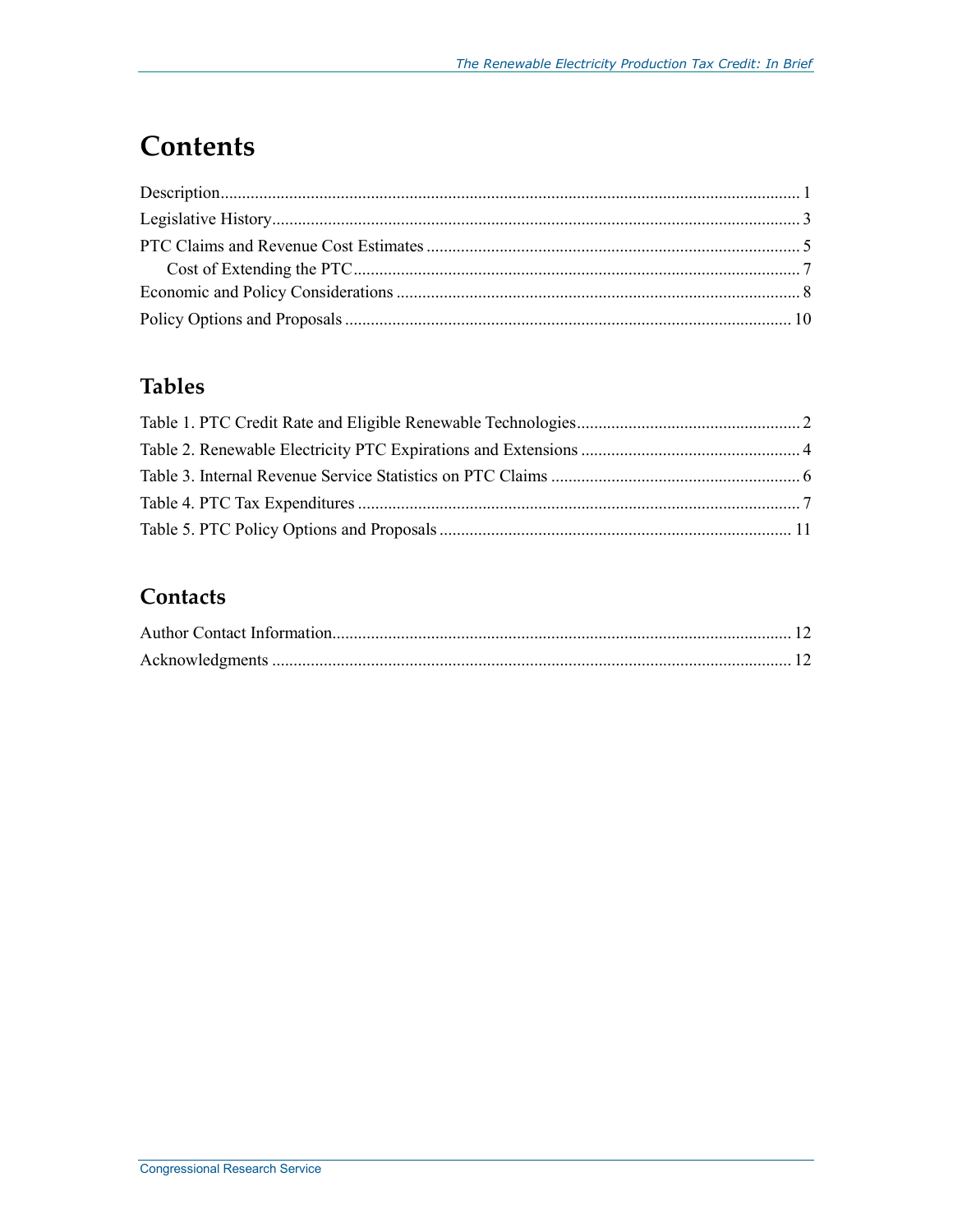he renewable electricity production tax credit (PTC) expired on January 1, 2015. Thus, under current law, the credit will not be available for projects that begin construction after December 31, 2014. Whether the PTC should be extended, modified, or remain expired is an issue that may be considered in the  $114<sup>th</sup>$  Congress. During the debate surrounding PTC extension in the  $113<sup>th</sup>$  Congress, a number of Members signed letters taking a position on the issue of PTC extension.<sup>1</sup> In the 114<sup>th</sup> Congress, extension of the PTC may be considered as part of the "tax extenders" debate.<sup>2</sup> Most recently, the PTC was retroactively extended, through the end of 2014, as part of the Tax Increase Prevention Act of 2014 (P.L. 113- 295). T

This report provides a brief overview of the renewable electricity PTC. The first section of the report describes the credit. The second section provides a legislative history. The third section presents data on PTC claims and discusses the revenue consequences of the credit. The fourth section briefly considers some of the economic and policy considerations related to the credit. The report concludes by briefly noting policy options related to the PTC.

## **Description**

The renewable electricity PTC is a per-kilowatt-hour tax (kWh) credit for electricity generated using qualified energy resources.<sup>3</sup> To qualify for the credit, the electricity must be sold by the taxpayer to an unrelated person. The credit can be claimed for a 10-year period once a qualifying facility is placed in service. The maximum credit amount for 2013, 2014, and 2015 is 2.3 cents per kWh. The maximum credit rate, set at 1.5 cents per kWh in statute, is adjusted annually for inflation.4 Wind, closed-loop biomass, and geothermal energy technologies qualify for the maximum credit amount (see **Table 1**). Other technologies, including open-loop biomass, small irrigation power, municipal solid waste, qualified hydropower, and marine and hydrokinetic energy facilities qualify for a reduced credit amount, where the amount of the credit is reduced by one-half (see **Table 1**).<sup>5</sup>

<sup>&</sup>lt;u>.</u> <sup>1</sup> On November 14, 2013, 52 House Members sent a letter to House Ways and Means Committee Chairman Dave Camp stating that the PTC should not be extended (http://pompeo.house.gov/uploadedfiles/windptc2013letter.pdf). A December 13, 2013, letter to the chairman and ranking Member of the Senate Committee on Finance, signed by 10 Senators, also supported allowing the PTC to expire (http://www.nationaljournal.com/energy/manchin-alexander-callfor-expiration-of-wind-tax-credit-20131218). On December 16, 2013, seven Members of the House Sustainable Energy and Environment Coalition sent a letter to House Ways and Means Committee leadership supporting the extension of the PTC, along with other select expired and expiring energy-related provisions. A similar letter was sent by 24 Senators to Senate Committee on Finance leadership (http://www.nationaljournal.com/energy/dems-push-to-extendclean-energy-tax-credits-20131216). On March 21, 2014, 26 Senators sent a letter to Senate Committee on Finance Chairman Ron Wyden and Ranking Member Orrin Hatch in support of extending the PTC

<sup>(</sup>http://www.nationaljournal.com/library/128736). A similar letter, signed by 118 Members of the House of Representatives, was sent to House Speaker John Boehner (http://loebsack.house.gov/uploadedfiles/wind\_ptcitc\_extension\_letter\_final\_3.21.2014.pdf). On July 29, 2014, 54 House Members sent a letter to House Speaker John Boehner and Majority Leader-Elect Kevin McCarthy in support of expiration of the PTC (http://pompeo.house.gov/ uploadedfiles/29jul2014 - wind ptc letter to leadership.pdf).

<sup>2</sup> For background, see CRS Report R43898, *Tax Provisions that Expired in 2014 ("Tax Extenders")*, by Molly F. Sherlock.

<sup>&</sup>lt;sup>3</sup> The renewable electricity production credit can be found in  $\S$  45 of the Internal Revenue Code (IRC).

<sup>&</sup>lt;sup>4</sup> The inflation adjustment is based on the gross domestic product (GDP) implicit price deflator, where the 1992 GDP implicit price deflator is the base year.

 $<sup>5</sup>$  From 2012 through 2014, the half-credit amount was 1.1 cents per kWh. The half-credit amount increased to 1.2 cents</sup> (continued...)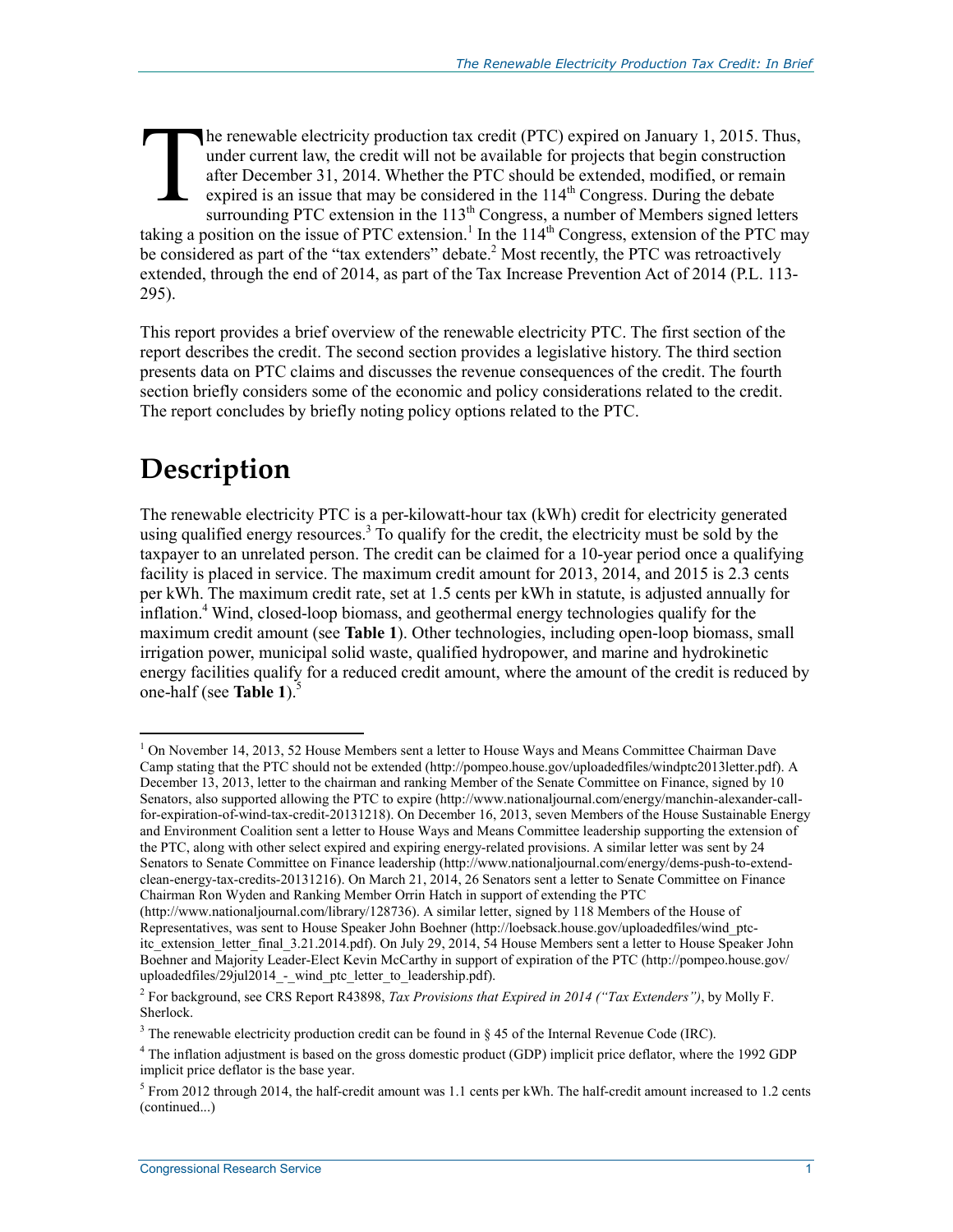|                         | <b>Full Credit</b>                       | <b>Half Credit</b>             |                                                                                                                             |  |  |
|-------------------------|------------------------------------------|--------------------------------|-----------------------------------------------------------------------------------------------------------------------------|--|--|
| Credit Rate (per kWh)   | 2.3 <sub>0</sub>                         | Credit Rate (per kWh)          | 1.2d                                                                                                                        |  |  |
| Qualifying Technologies | Wind, Closed-Loop Biomass,<br>Geothermal | <b>Qualifying Technologies</b> | Open-Loop Biomass, Small<br>Irrigation Power, Municipal<br>Solid Waste, Qualified<br>Hydropower, Marine and<br>Hydrokinetic |  |  |

#### **Table 1. PTC Credit Rate and Eligible Renewable Technologies**

2015

#### **Source:** IRC Section 45.

Under current law, only facilities for which construction began before January 1, 2015, can qualify for the PTC.<sup>6</sup> Before 2013, the PTC expiration date was a placed-in-service deadline, meaning that the electricity producing property had to be ready and available for use before the credit's expiration date.

The amount that may be claimed for the PTC is set to phase-out once the market price of electricity exceeds threshold levels. Since being enacted, market prices of electricity have never exceeded the threshold level and the PTC has not been phased out, nor is the PTC likely to be phased out under current law.<sup>7</sup>

The ability to claim the PTC may also be limited by the corporate alternative minimum tax (AMT). Currently, the PTC is available for taxpayers subject to the AMT for the first four years of the credit. While the PTC cannot be claimed against the corporate AMT, unused credits may be carried forward to offset future regular tax liability. While few firms are subject to the corporate AMT, this limitation may be significant for those affected. $8$ 

From 2009 through 2014, PTC-eligible taxpayers had the option of claiming the 30% energy investment tax credit (ITC) in lieu of the PTC. Property that was placed in service during 2009, 2010, or 2011 or which was placed under construction in one of these years also had the option of claiming an American Recovery and Reinvestment Act (ARRA) Section 1603 grant in lieu of tax benefits.<sup>9</sup>

 $\overline{a}$ 

<sup>(...</sup>continued)

per kWh for 2015.

<sup>&</sup>lt;sup>6</sup> A taxpayer may establish the beginning of construction by starting physical work of a significant nature or by meeting the safe harbor provided in the IRS Notice 2013-60, available at http://www.irs.gov/pub/irs-drop/n-13-60.pdf. IRS guidance advises that facilities placed in service before January 1, 2017 will be considered to have satisfied the continuous construction or continuous efforts requirements for meeting the December 31, 2014, construction start date deadline (see IRS Notice 2015-15, available at http://www.irs.gov/pub/irs-drop/n-15-25.pdf).

 $<sup>7</sup>$  The threshold amount above which the PTC begins to phase-out is 8 cents in statute, adjusted for inflation. Thus, the</sup> adjusted threshold amount for phase-out in 2015 was 12.27 cents per kWh. The reference price for the purposes of the PTC phase-out is the annual average contract price per kWh of electricity generated from the same qualified energy resource and sold in the prior year. The reference price for wind in 2015 was 4.5 cents. Because the reference price (4.5 cents) did not exceed the threshold amount (12.27 cents), there was no PTC phase-out.

<sup>&</sup>lt;sup>8</sup> For more, see Curtis Carlson and Gilbert E. Metcalf, "Energy Tax Incentives and the Alternative Minimum Tax," *National Tax Journal*, vol. 61, no. 3 (September 2008), pp. 477-491.

<sup>9</sup> See CRS Report R41635, *ARRA Section 1603 Grants in Lieu of Tax Credits for Renewable Energy: Overview, Analysis, and Policy Options*, by Phillip Brown and Molly F. Sherlock.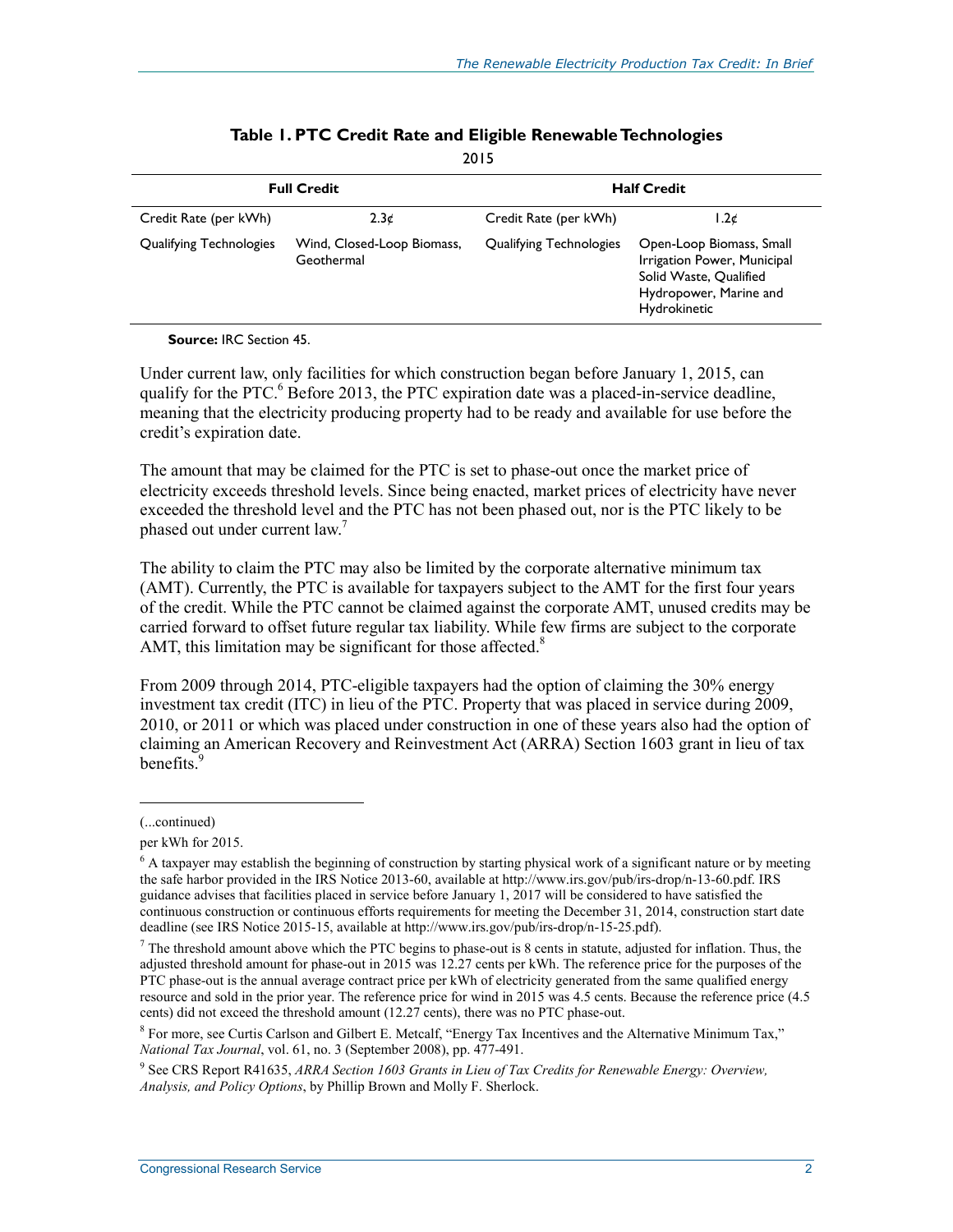There are also production tax credits for Indian coal and refined coal. Indian coal production facilities must have been placed in service before January 1, 2009, to receive credits. Under current law, credits are not available for coal produced after 2013. The base rate for Indian coal is \$2.00 per ton, but with the inflation adjustment the credit was \$2.308 in 2013. For refined coal, the base credit amount is \$4.375 per ton, and the 2015 credit with the inflation adjustment is \$6.71 per ton. Refined coal facilities must have been placed in service before January 1, 2012, to qualify for credits. Refined coal facilities that were placed in service before this deadline may still be receiving credits, as the credit was allowed for production over a 10-year period.

### **Legislative History**

The PTC was first enacted in 1992 as part of the Energy Policy Act of 1992 (EPACT92; P.L. 102- 486). Since 1999, the PTC has been extended nine times (see **Table 2**). In June 1999, and at the end of 2001, 2003, and 2013, the PTC was allowed to lapse before being retroactively extended. Including the present expiration, the PTC has been allowed to lapse five times.

When first enacted as part of the EPACT92, the PTC was available for electricity generated using wind or closed-loop biomass systems. The credit was initially set to expire on June 30, 1999. In addition to extending the PTC through December 31, 2001, the Ticket to Work and Work Incentives Improvement Act of 1999 (P.L. 106-170) added poultry waste as a qualifying technology. The PTC was again extended, through December 31, 2003, as part of the Job Creation and Worker Assistance Act (P.L. 107-147). The Working Families Tax Relief Act of 2004 (P.L. 108-311) included provisions extending the PTC through December 31, 2005.

Legislation enacted later in the  $108<sup>th</sup>$  Congress substantially modified the PTC. The American Jobs Creation Act of 2004 (AJCA; P.L. 108-357) added new qualifying resources, including openloop biomass (including agricultural livestock waste), geothermal energy, solar energy, small irrigation power, and municipal solid waste (landfill gas and trash combustion facilities). Instead of being able to claim the PTC for the first 10 years of production, these new qualifying resources were limited to a 5-year PTC period. Further, open-loop biomass, small irrigation power, and municipal solid waste facilities had their credit amount reduced by one half. The AJCA also introduced a PTC for refined coal, with a rate of \$4.375 per ton (indexed for inflation after 1992), available for qualifying facilities placed in service before January 1, 2009.<sup>10</sup>

The PTC was extended twice during the  $109<sup>th</sup>$  Congress. The Energy Policy Act of 2005 (EPACT05; P.L. 109-58) extended the PTC for all facilities except solar energy and refined coal for two years, through 2007. EPACT05 also added two new qualifying resources: hydropower and Indian coal. Hydropower was added as a half-credit qualifying resource. Indian coal could qualify for a credit over a seven year period, with the credit amount set at \$1.50 per ton for the first four years, and \$2.00 per ton for the last three years, adjusted for inflation. EPACT05 also extended the credit period from five years to 10 years for all qualifying facilities (other than Indian coal) placed in service after August 8, 2005. The Tax Relief and Health Care Act of 2006

<sup>&</sup>lt;sup>10</sup> The AJCA also limited the reduction in credit for grants, tax-exempt bonds, or other subsidized financing to 50% for facilities other than closed-loop biomass. For certain closed-loop biomass facilities, the ACJA made it so there was no reduction in credit for taxpayers receiving other forms of subsidized financing. The AJCA also made changes to the corporate AMT, allowing taxpayers to claim the PTC against the AMT and stipulating that a taxpayer's tentative minimum tax be treated as zero for the purposes of determining the tax liability limitation with respect to the PTC for the first four years of production.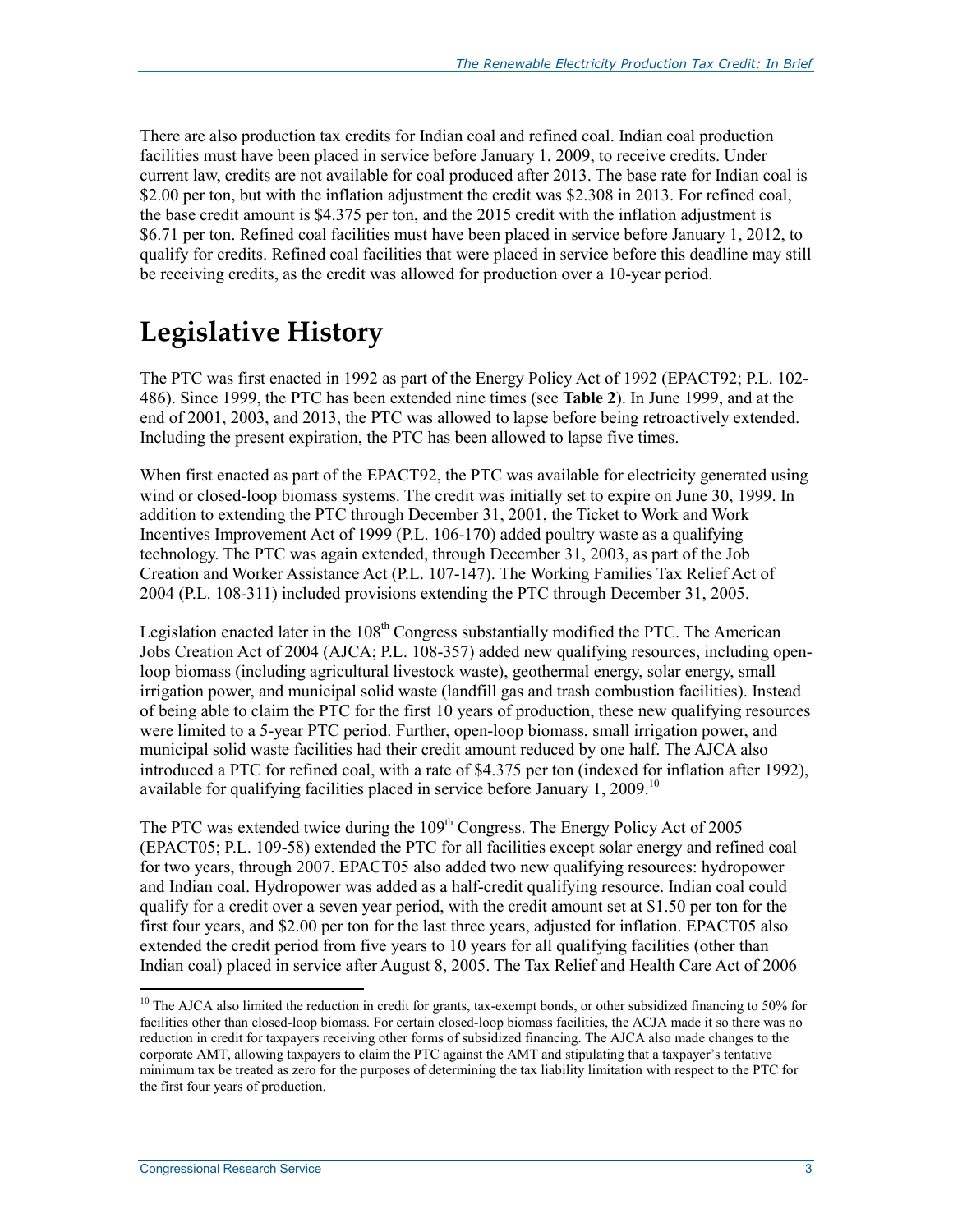(P.L. 109-432) extended the PTC for one year, through 2008, for all qualifying facilities other than solar, refined coal, and Indian coal.

| Legislation                                                                  | Date<br><b>Enacted</b> | <b>PTC Eligibility Window</b>                                                                                      | <b>Lapse Before</b><br><b>Extension?</b> |
|------------------------------------------------------------------------------|------------------------|--------------------------------------------------------------------------------------------------------------------|------------------------------------------|
| Energy Policy Act of 1992 (P.L. 102-486)                                     | 10/24/1992             | 1/1/1993 - 6/30/1999<br>(closed-loop biomass)                                                                      |                                          |
|                                                                              |                        | $1/1/1994 - 6/30/1999$ (wind)                                                                                      |                                          |
| Ticket to Work and Work Incentives<br>Improvement Act of 1999 (P.L. 106-170) | 12/17/1999             | $7/1/1999 - 12/31/2001$                                                                                            | Yes<br>$7/1/1999 - 12/17/1999$           |
| Job Creation and Worker Assistance Act<br>$(P.L. 107-147)$                   | 3/9/2002               | $1/1/2002 - 12/31/2003$                                                                                            | Yes<br>$1/1/2002 - 3/9/2002$             |
| Working Families and Tax Relief Act<br>$(P.L. 108-311)$                      | 10/4/2004              | $1/1/2004 - 12/31/2005$                                                                                            | Yes<br>$1/1/2004 - 10/4/2004$            |
| The Energy Policy Act of 2005 (P.L. 109-<br>58)                              | 8/8/2005               | $1/1/2006 - 12/31/2007$                                                                                            | No                                       |
| The Tax Relief and Health Care Act of<br>2006 (P.L. 109-432)                 | 12/20/2006             | $1/1/2008 - 12/31/2008$                                                                                            | No                                       |
| The Emergency Economic Stabilization<br>Act of 2008 (P.L. 110-343)           | 10/3/2008              | $1/1/2009 - 12/31/2010$<br>$10/3/2008 - 12/31/2011$<br>(marine and hydrokinetic)<br>$1/1/2009 - 12/31/2009$ (wind) | No                                       |
| The American Recovery and<br>Reinvestment Act of 2009 (P.L. 111-5)           | 2/17/2009              | $1/1/2011 - 12/31/2013$<br>$1/1/2010 - 12/31/2012$ (wind)                                                          | No                                       |
| The American Taxpayer Relief Act of<br>2012 (P.L. 112-240)                   | 1/2/2013               | $1/1/2013 - 12/31/2013$ (wind)                                                                                     | $No*$                                    |
| Tax Increase Prevention Act of 2014<br>(P.L. 113-295)                        | 12/19/2014             | $1/1/2014 - 12/31/2014$                                                                                            | Yes<br>$1/1/2014 - 12/19/2014$           |

**Table 2. Renewable Electricity PTC Expirations and Extensions** 

**Source:** Information compiled by CRS using the Legislative Information System (LIS).

**Notes:** For all lapse periods, the PTC was retroactively extended. See text for full details on qualifying technologies during different time periods. \*The PTC expired in January 1, 2013, before being extended on January 2, 2013.

The PTC was again extended and modified as part of the Emergency Economic Stabilization Act of 2008 (EESA; P.L. 110-343). The PTC for wind and refined coal was extended for one year, through 2009, while the PTC for closed-loop biomass, open-loop biomass, geothermal energy, small irrigation power, municipal solid waste, and qualified hydropower was extended for two years, through 2010. Marine and hydrokinetic renewable energy were also added as qualifying resources. A new credit for steel industry fuel was also introduced. This credit was set at \$2.00 per barrel-of-oil equivalent (adjusted for inflation with 1992 as the base year). For facilities that were producing steel industry fuel on or before October 1, 2008, the credit was available for fuel produced and sold between October 1, 2008, and January 1, 2010. For facilities placed in service after October 1, 2008, the credit was available for one year after the placed-in-service date or through December 31, 2009, whichever was later.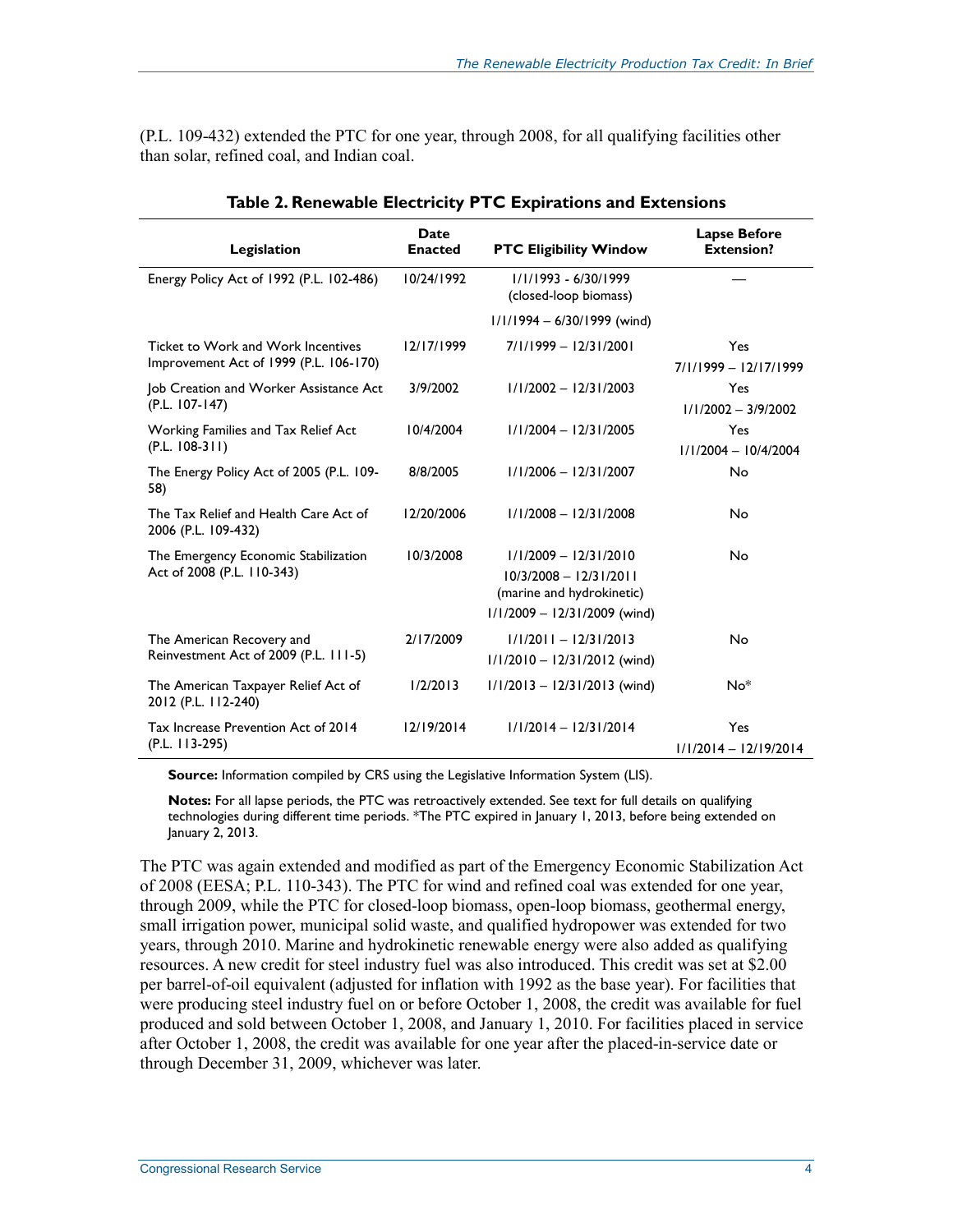The American Recovery and Reinvestment Act of 2009 (ARRA; P.L. 111-5) provided a longerterm extension of the PTC, extending the PTC for wind through 2012 and the PTC for other renewable energy technologies through 2013. Provisions enacted in ARRA also allowed PTCeligible taxpayers to elect to receive a 30% investment tax credit (ITC) in lieu of the PTC. ARRA also introduced the Section 1603 grant program, which allowed PTC- and ITC-eligible taxpayers to receive a one-time payment from the Treasury in lieu of tax credits.<sup>11</sup> Under ARRA, the Section 1603 grant program was available for property placed-in-service or for which construction started in 2009 or 2010. The Tax Relief, Unemployment Insurance Reauthorization, and Job Creation Act of 2010 (P.L. 111-312) extended the Section 1603 grant program for one year, through 2011.

The PTC for wind, which was scheduled to expire at the end of 2012, was extended for one year, through 2013, as part of the American Taxpayer Relief Act (ATRA; P.L. 112-240). In addition to extending the PTC for wind, provisions in ATRA changed the credit expiration date from a placed-in-service deadline to a construction start date for all qualifying electricity-producing technologies. The PTC was retroactively extended through 2014 as part of the Tax Increase Prevention Act of 2014 (P.L. 113-295).

### **PTC Claims and Revenue Cost Estimates**

In 2011, 230 taxpayers claimed the PTC (see **Table 3**). Most of the credits claimed were for production of renewable electricity, with only a few claims being made for refined coal, Indian coal, or steel industry fuel.<sup>12</sup> In total, in 2011, taxpayers claimed PTCs of \$1.8 billion. Because the PTC is paid out for 10 years, most PTCs awarded in any given year are the result of previous year investments. Some taxpayers may not be able to use all of their tax credits to offset taxable income in a given tax year. In this case, taxpayers may carry forward unused credits to offset tax liability in a future tax year. In 2010, nearly \$1.2 billion in PTCs were carried forward from previous tax years.<sup>13</sup>

The IRS data on PTC claims highlight the effect that policy actions taken in response to the economic downturn had on renewable energy tax credit claims. While the number of taxpayers claiming the PTC increased between 2008 and 2009, this number decreased between 2009 and 2011. With the Section 1603 grant option available, fewer taxpayers claimed the PTC. From 2009 through 2013, \$14.3 billion was awarded in Section 1603 grants to recipients that might have otherwise claimed the PTC had the grant option not been available.<sup>14</sup> This amount is not directly

<sup>11</sup> For more on the Section 1603 grant program, see CRS Report R41635, *ARRA Section 1603 Grants in Lieu of Tax Credits for Renewable Energy: Overview, Analysis, and Policy Options*, by Phillip Brown and Molly F. Sherlock.

 $12$  The IRS data do not identify the number of taxpayers claiming the PTC for individual energy resources. The tax expenditure figures presented below, in **Table 4**, provide estimates of the amount of PTCs being paid out to coal as opposed to renewable resources.

<sup>&</sup>lt;sup>13</sup> Taxpayers with limited tax liability may not have the ability to claim tax credits in a given tax year. Under the general business credit, unused tax credits can be carried back one year (used to offset positive tax liability in the previous tax year), or carried forward for up to 20 years (used to offset positive tax liability in future tax years). Carryforward data is not available for 2011.

<sup>&</sup>lt;sup>14</sup> This includes grants paid for wind, open- and closed-loop biomass, geothermal electricity, hydropower, landfill gas, and marine technologies through the end of 2013. A full list of awards can be found at http://www.treasury.gov/ initiatives/recovery/Pages/1603.aspx.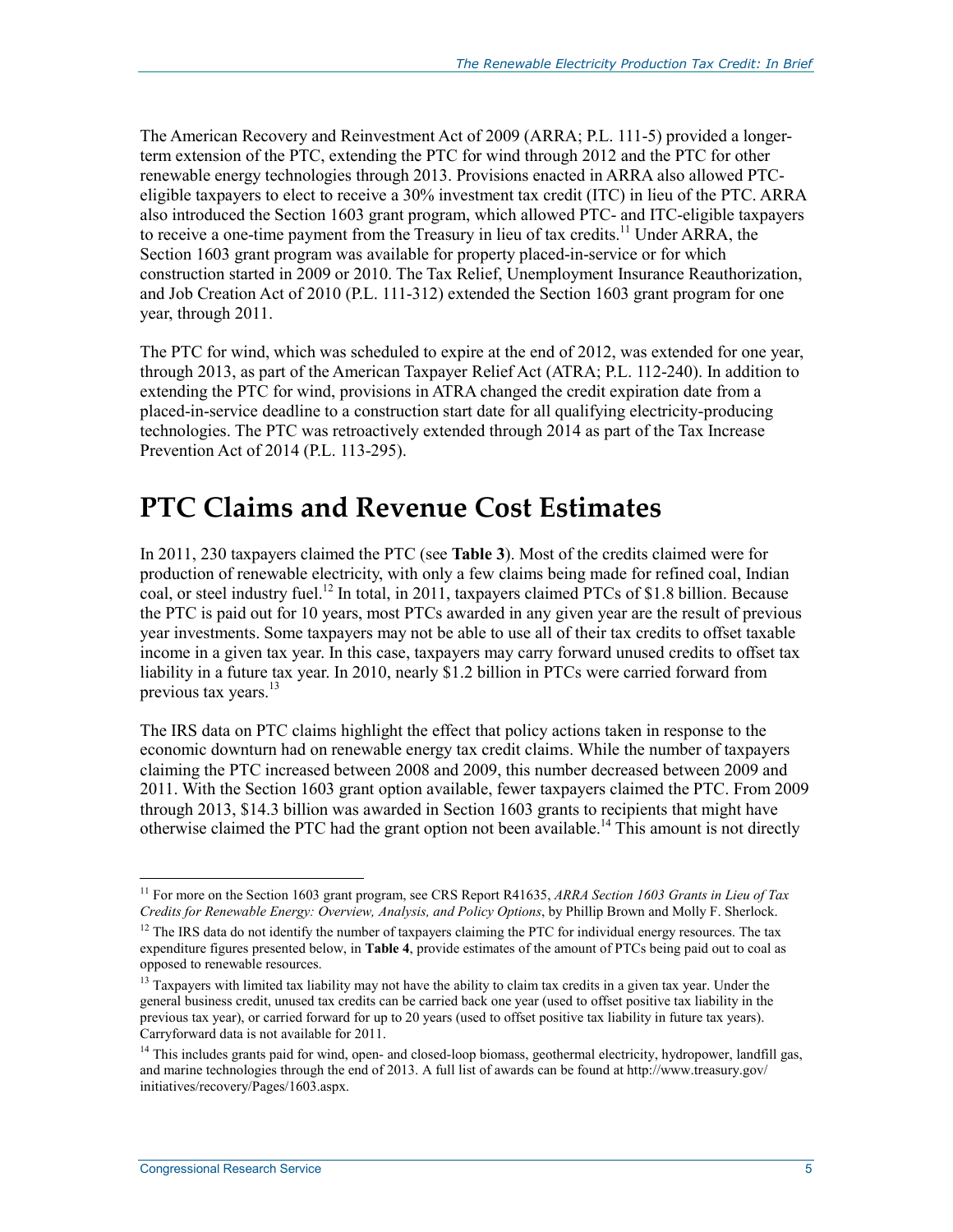comparable to the costs of the PTC over four years, because Section 1603 grants are a one-time payment, while projects can claim the PTC for 10 years of production.

|                                  |       | billions of dollars |       |             |
|----------------------------------|-------|---------------------|-------|-------------|
|                                  | 2008  | 2009                | 2010  | <b>2011</b> |
| Number of Claimants <sup>a</sup> | 253   | 260                 | 246   | 230         |
| <b>Total Amount Claimed</b>      | \$1.2 | \$1.5               | \$1.7 | \$1.8       |
| <b>Credits Carried Forward</b>   | \$0.2 | \$0.6               | \$1.2 | n.a.        |

**Table 3. Internal Revenue Service Statistics on PTC Claims** 

**Source:** CRS analysis of Internal Revenue Service (IRS) Statistics of Income (SOI) line counts data, various years. Available at http://www.irs.gov/uac/SOI-Tax-Stats-Corporation-Income-Tax-Returns-Line-Item-Estimates.

a. This is the number of taxpayers filing IRS Form 8835 to claim the Renewable Electricity, Refined Coal, and Indian Coal Production Credit. Credit amounts carried forward are not available for 2011.

The amount of PTCs being carried forward more than doubled between 2008 and 2009, then doubled again between 2009 and 2010. During the economic downturn, taxpayers had less net income to offset with tax credits. Further, weakness in tax equity markets made it harder for renewable energy project developers to establish partnerships to monetize tax credits.<sup>15</sup>

Estimates of the cost, or foregone revenue, associated with tax expenditure provisions can be found in the Joint Committee on Taxation (JCT) annual tax expenditure tables. Because JCT's figures are estimates, they may differ from the IRS claims data provided above. Between 2014 and 2018, estimated revenue losses associated with the PTC are \$16.6 billion (see **Table 4**). Most of these revenue losses, \$13.8 billion, are due to the PTC for wind energy. An estimated \$1.9 billion is for PTCs for electricity produced using open-loop biomass. An estimated \$0.7 billion is attributable to other renewable resources, including closed-loop biomass, geothermal, qualified hydropower, small irrigation power, and municipal solid waste. Over the same 5-year period, the estimated revenue losses associated with the production credits for refined coal and Indian coal are \$0.1 billion each. JCT's tax expenditure estimates are based on current law. Thus, any policy that extends the PTC would increase these tax expenditure estimates.

<sup>&</sup>lt;sup>15</sup> For a discussion of tax equity markets for renewable energy tax credits during the economic downturn, see CRS Report R41635, *ARRA Section 1603 Grants in Lieu of Tax Credits for Renewable Energy: Overview, Analysis, and Policy Options*, by Phillip Brown and Molly F. Sherlock.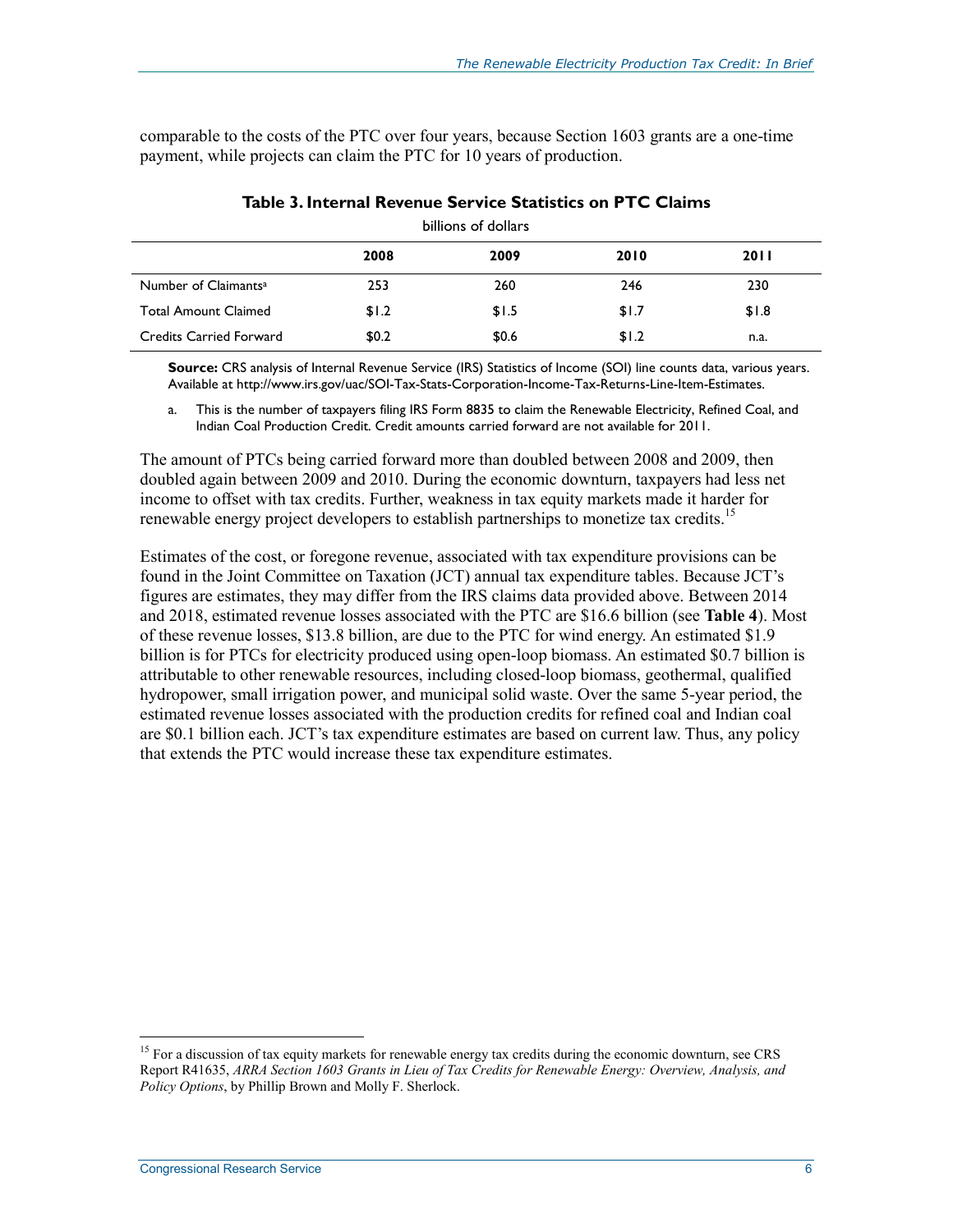| billions of dollars    |      |      |      |      |      |      |      |                 |      |      |
|------------------------|------|------|------|------|------|------|------|-----------------|------|------|
|                        | 2004 | 2005 | 2006 | 2007 | 2008 | 2009 | 2010 | 2011            | 2012 | 2013 |
| Renewable Resources    | 0.2  | 0.3  | 2.1  | 1.1  | 0.9  | 1.3  | 1.4  | $\mathsf{I}$ .4 | 1.6  | 1.7  |
| Wind Only              |      |      |      |      | 0.6  | 0.7  | 1.0  | 1.1             | 1.3  | 1.4  |
| Open-Loop Biomass Only |      |      |      |      | 0.3  |      |      |                 | 0.3  | 0.3  |
| Indian Coal            |      |      |      |      | -j-  | -i-  | -i-  | -i-             | -i-  | -i-  |
| <b>Refined Coal</b>    |      |      |      |      | -i-  | -i-  | -i-  | -i-             | -i-  | -i-  |
| Total                  | 0.2  | 0.3  | 2.1  | 1.1  | 0.9  | 1.3  | 1.4  | 1.4             | 1.6  | 1.7  |
|                        | 2014 | 2015 | 2016 | 2017 | 2018 |      |      | $2014 - 2018$   |      |      |
| Renewable Resources    | 1.5  | 2.8  | 3.5  | 3.9  | 4.0  |      |      | 16.4            |      |      |
| Wind Only              | 1.2  | 2.4  | 3.1  | 3.5  | 3.6  |      |      | 13.8            |      |      |
| Open-Loop Biomass Only | 0.3  | 0.4  | 0.4  | 0.4  | 0.4  |      |      | 1.9             |      |      |
| Indian Coal            | -j-  | -i-  | -i-  | -i-  | -i-  |      |      | 0.1             |      |      |
| <b>Refined Coal</b>    | -i-  | -i-  | -i-  | -i-  | -i-  |      |      | 0.1             |      |      |
| <b>Total</b>           | 1.5  | 2.8  | 3.5  | 3.9  | 4.0  |      |      | 16.6            |      |      |

#### **Table 4. PTC Tax Expenditures**

**Source:** Joint Committee on Taxation, annual tax expenditure tables, available at https://www.jct.gov/ publications.html?func=select&id=5.

**Notes:** All figures are forward looking estimates and do not reflect actual revenue losses. An "-i-" indicates a positive revenue loss of less than \$50 million. Before 2008, the JCT did not disaggregate the cost of the PTC for different energy resources.

#### **Cost of Extending the PTC**

Several estimates are available regarding the cost of extending the PTC. The one-year retroactive extension enacted as part of the Tax Increase Prevention Act of 2014 cost \$6.4 billion over the 10 year budget window.<sup>16</sup> The two-year extension proposed in the Expiring Provisions Improvement, Reform, and Efficiency (EXPIRE) Act of 2014 (S. 2260) had an estimated revenue cost of \$13.3 billion over the 10-year budget window.<sup>17</sup>

Other available estimates look at the cost of a long-term PTC extension. The Congressional Budget Office (CBO) estimates that a permanent PTC (or a PTC extended through the budget

<u>.</u>

<sup>16</sup> See U.S. Congress, Joint Committee on Taxation, *General Explanation of Tax Legislation Enacted in the 113th Congress*, April 1, 2015, JCS-1-15, available at https://www.jct.gov/publications.html?func=startdown&id=4741. In September 2013, the JCT estimated the cost of extending the PTC for wind only. A one-year extension of the PTC for wind only, not extending the PTC for other technologies, had an estimated revenue cost of \$6.2 billion over the 2014 to 2023 budget window, while a five-year extension had an estimated revenue cost of \$18.5 billion over the same time frame. See revenue estimate is available in http://oversight.house.gov/wp-content/uploads/2014/02/2013-10-02-Ser.- No.-113-62-SC-EP-Oversight-of-the-Wind-Energy-Prod.-Tax-Credit.pdf.

<sup>&</sup>lt;sup>17</sup> See U.S. Congress, Joint Committee on Taxation, *Estimated Revenue Effects of an Amendment in the Nature of a Substitute to H.R. 3474, the "Expiring Provisions Improvement, Reform, and Efficiency (EXPIRE) Act of 2014," Scheduled for Consideration by the Senate*, 113th Cong., May 15, 2014, JCX-51-14, available at https://www.jct.gov/ publications.html?func=startdown&id=4601.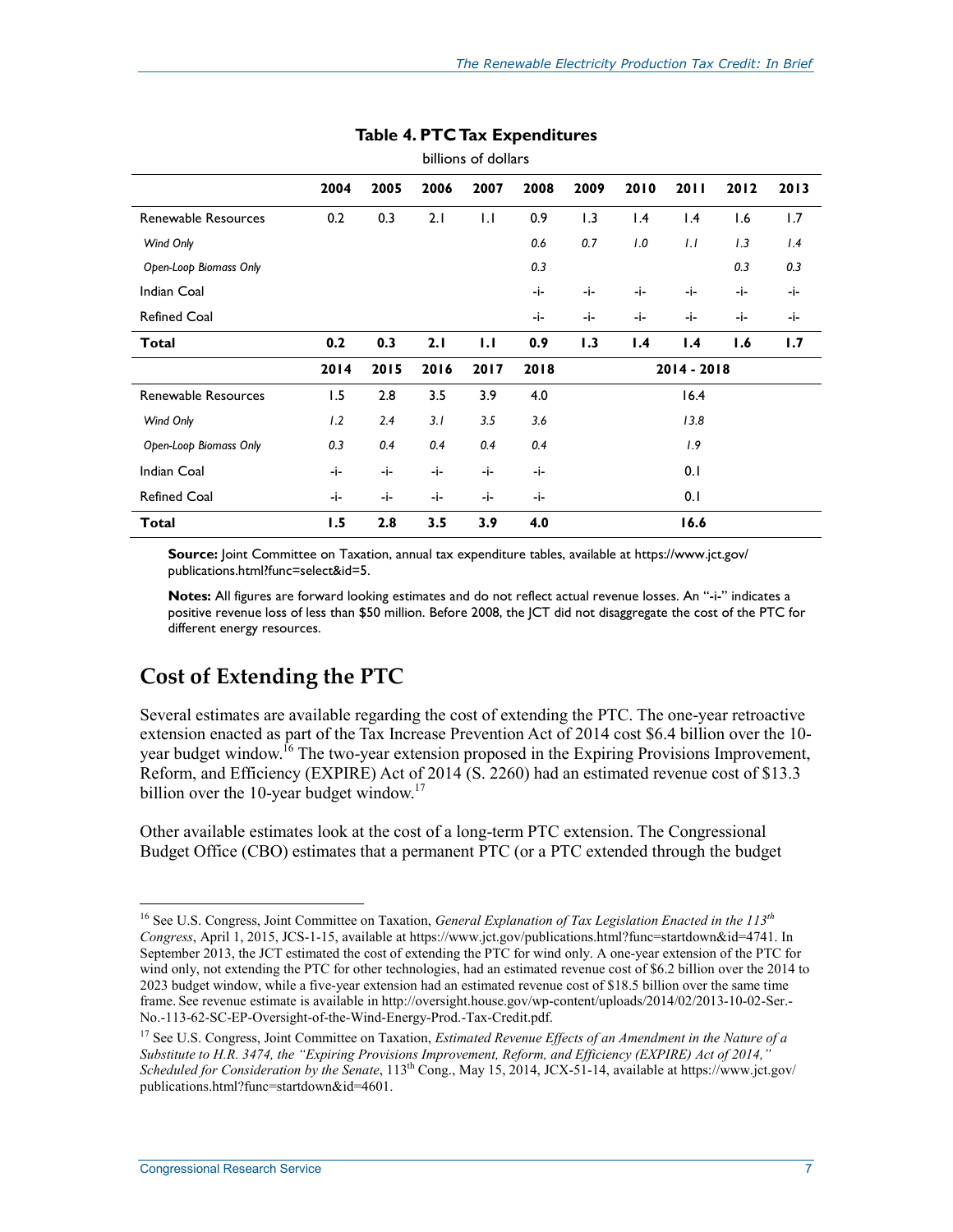horizon) would reduce revenues by \$28.4 billion between 2014 and 2024.<sup>18</sup> The President's FY2016 budget proposed to permanently extend the PTC, add solar to the list of qualifying technologies, and make the credit refundable. In addition, the President's FY2016 budget proposed allowing the PTC for property that currently qualifies for the residential energy efficient property credit, and to make the investment tax credit ( $\overline{ITC}$ ) permanent.<sup>19</sup> The Treasury estimates that the permanent PTC extension coupled with the extension of other related incentives for renewables, as proposed by the President, would reduce revenues by \$31.4 billion between 2016 and  $2025$ <sup>20</sup> In analysis of the President's FY2016 budget, the JCT estimated that making permanent the PTC and ITC would cost \$35.8 billion between 2015 and 2025.<sup>21</sup>

### **Economic and Policy Considerations**

The PTC was enacted in 1992 to promote the "development and utilization of certain renewable energy sources."<sup>22</sup> The 1999 sunset was included to provide an "opportunity to assess the effectiveness of the credit."<sup>23</sup> When the PTC was extended as part of a "tax extenders" package in 1999, Congress noted that the PTC had been important to the development of environmentally friendly renewable power, and extended the credit to promote further development of wind (and other) resources.24 Recent extensions of the PTC reflect a belief that the tax incentives contribute to the development of renewable energy infrastructure, which advances environmental and energy policy goals. $^{25}$ 

Research suggests that the PTC has driven investment and contributed to growth in the wind industry.26 While further extension of the PTC may lead to further investment and growth in wind

 $18$  This estimate is provided as part of the CBO's alternative fiscal scenario, where current policies are assumed to be continued. Estimates are generally provided to CBO by JCT. Additional information and detailed estimates are available in the Congressional Budget Office, *The Budget and Economic Outlook: 2014 to 2024,* February 4, 2014, available at http://www.cbo.gov/publication/45010.

<sup>19</sup> For more information on the residential energy efficient property credit, see CRS Report R42089, *Residential Energy Tax Credits: Overview and Analysis*, by Margot L. Crandall-Hollick and Molly F. Sherlock.

<sup>20</sup> Department of the Treasury, *General Explanations of the Administration's Fiscal Year 2016 Revenue Proposals*, Washington, DC, February 2015, http://www.treasury.gov/resource-center/tax-policy/Pages/general\_explanation.aspx.

<sup>21</sup> Joint Committee on Taxation, *Estimated Budget Effects of the Revenue Provisions Contained in the President's FY2016 Budget Proposal*, March 6, 2015, JCX-50-15, https://www.jct.gov/publications.html?func=startdown&id= 4739.

<sup>22</sup> U.S. Congress, House Committee on Ways and Means, *Comprehensive National Energy Policy Act*, committee print, 102nd Cong., 2nd sess., May 5, 1992, H. Rept. 102-474, pp. 41-42.

<sup>23</sup> Ibid*.*

<sup>&</sup>lt;sup>24</sup> U.S. Congress, Joint Committee on Taxation, *General Explanation of Tax Legislation Enacted in the 106<sup>th</sup> Congress*, committee print, April 19, 2001, JCS-2-01, p. 25.

<sup>&</sup>lt;sup>25</sup> U.S. Congress, Joint Committee on Taxation, *General Explanation of Tax Legislation Enacted in the 112<sup>th</sup> Congress*, committee print, February 2013, JCS-2-13, pp. 212-213.

<sup>&</sup>lt;sup>26</sup> Several empirical studies estimate the effects of the PTC on wind investment and development. See Gireesh Shrimali, Melissa Lynes, and Joe Indvik, "Wind energy deployment in the U.S.: An empirical analysis of the role of federal and state policies," *Renewable and Sustainable Energy Reviews*, vol. 43 (March 2015), pp. 796-806; Claudia Hitaj, "Wind Power Development in the United States," *Journal of Environmental Economics and Management*, vol. 65 (2013), pp. 394-410; Xi Lu, Jeremy Tchou, Michael B. McElroy, and Chris P. Nielsen, "The Impact of Production Tax Credits on the Profitable Production of Electricity from Wind in the U.S.," *Energy Policy*, vol. 39 (2011), pp. 4207-4214; Gilbert E. Metcalf, "Investment in Energy Infrastructure and the Tax Code," in *Tax Policy and the Economy*, ed. Jeffery R. Brown, vol. 24 (National Bureau of Economic Research, 2010), pp. 1-33. For a discussion of other policy factors affecting wind markets, see CRS Report R42576, *U.S. Renewable Electricity: How Does the*  (continued...)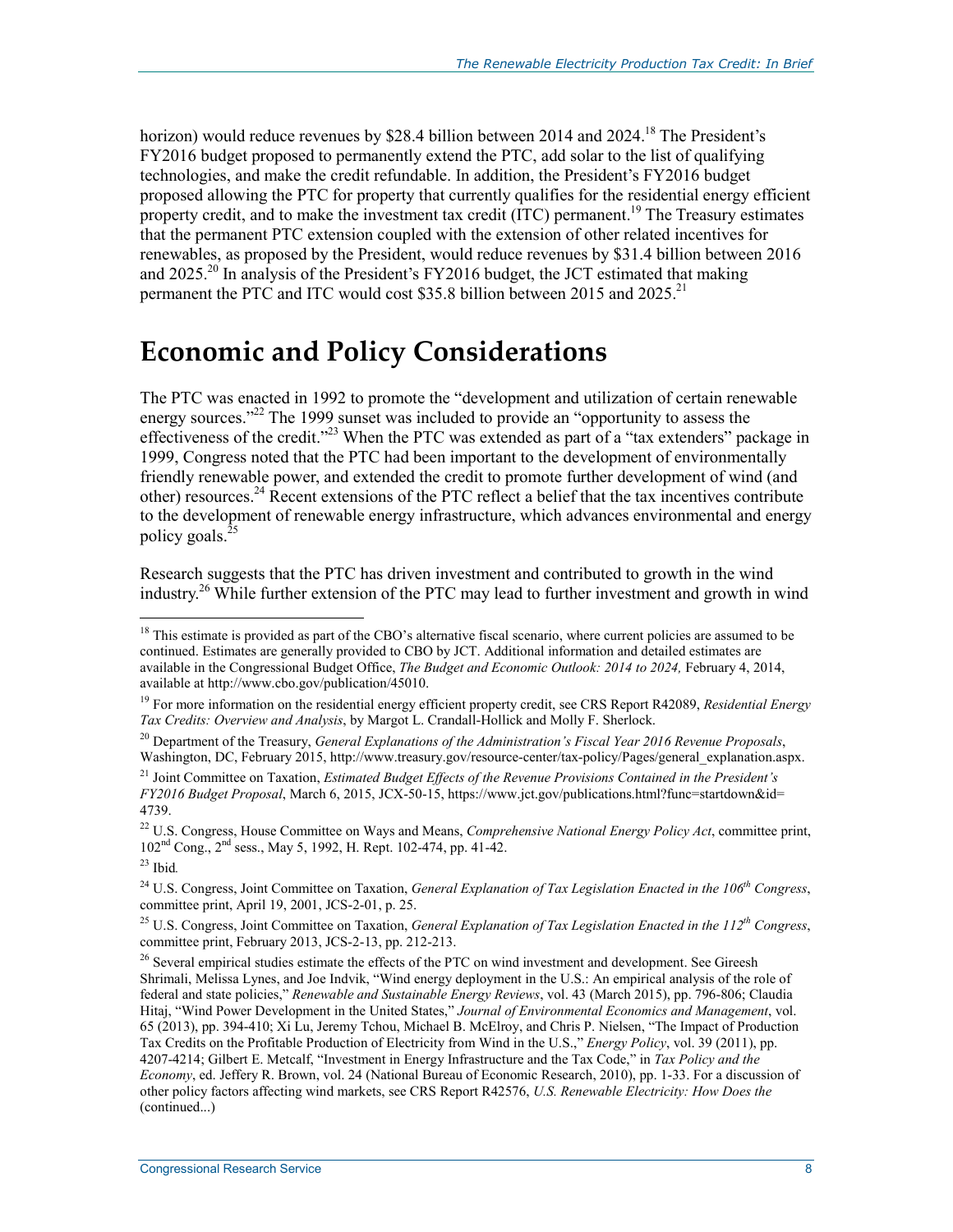infrastructure, this potential is limited in the case of short-term extensions. Further, retroactive extensions provide what are often characterized as windfall benefits, rewarding taxpayers that made investments absent tax incentives.

While the PTC has contributed to increased use of renewable electricity resources, research suggests that its contribution to reducing greenhouse gas emissions is small. In a 2013 report, the National Academy of Sciences estimated that removing tax credits for renewable electricity would result in a  $0.3\%$  increase in power-sector emissions.<sup>27</sup>

A common rationale for government intervention in energy markets is the presence of "externalities," which result in "market failures."28 Pollution resulting from the production and consumption of energy creates a negative externality, as the costs of pollution are borne by society as a whole, not just energy producers and consumers. Because producers and consumers of polluting energy resources do not bear the full cost of their production (or consumption) choices, too much energy is produced (or consumed), resulting in a market outcome that is economically inefficient.

Tax subsidies for clean energy resources are one policy option for addressing the inefficiencies and market failures in the energy sector.<sup>29</sup> Here, the subsidies approach is not the most efficient way to achieve the policy objective.<sup>30</sup> Subsidies reduce the average cost of energy, encouraging energy consumption, countering energy conservation initiatives and offsetting emissions reductions.<sup>31</sup> Tax subsidies also reduce tax revenues. To the extent that these subsidies are financed by distortionary taxes on other economic activities, they reduce economic efficiency.32

A more direct and economically efficient approach to addressing pollution and environmental concerns in the energy sector would be a direct tax on pollution or emissions, such as a carbon  $\text{tax}^{33}$ . This option would generate revenues that could be used to offset other distortionary taxes, achieve distributional goals, or reduce the deficit. A carbon tax approach would also be "technology neutral," not requiring Congress to select which technologies to subsidize.<sup>34</sup>

<sup>(...</sup>continued)

*Production Tax Credit (PTC) Impact Wind Markets?*, by Phillip Brown.

<sup>27</sup> William D. Nordhaus, editor, Stephen A. Merrill, editor, and Paul T. Beaton, editor, *Effects of U.S. Tax Policy on Greenhouse Gas Emissions*, National Academy of Sciences, Washington, DC, 2013, p. 68.

 $28$  For a more detailed discussion of the economic rationale for intervention in energy markets, see U.S. Congress, Joint Committee on Taxation, *Present Law and Analysis of Energy-Related Tax Expenditures*, committee print, 112th Cong., March 23, 2012, JCX-28-12.

<sup>&</sup>lt;sup>29</sup> There are also non-tax options, such as regulations and mandates, which are beyond the scope of this report.

<sup>30</sup> Metcalf, Gilbert E. 2008. "Using Tax Expenditures to Achieve Energy Policy Goals." *American Economic Review*, 98(2): 90-94.

<sup>&</sup>lt;sup>31</sup> The 2013 National Academy of Sciences report notes how tax credits for renewable electricity increase overall electricity demand.

<sup>&</sup>lt;sup>32</sup> Gilbert E. Metcalf, "Federal Tax Policy towards Energy," Tax Policy and the Economy, vol. 21 (2007), pp. 145-184.

<sup>33</sup> For general background on the carbon tax option, see CRS Report R42731, *Carbon Tax: Deficit Reduction and Other Considerations*, by Jonathan L. Ramseur, Jane A. Leggett, and Molly F. Sherlock; and Donald Marron, Eric Toder, and Lydia Austin, *Taxing Carbon: What, Why, and How*, Tax Policy Center, Washington, DC, June 2015, http://www.taxpolicycenter.org/UploadedPDF/2000274-Taxing-Carbon-What-Why-and-How.pdf.

<sup>&</sup>lt;sup>34</sup> The Baucus Energy Tax Reform discussion draft (discussed below) proposes "technology neutral" incentives for clean energy resources. For a discussion of the challenges associated with achieving technology neutrality using the subsidies approach, see testimony of Gilbert E. Metcalf before the Senate Committee on Finance, *Technology*  (continued...)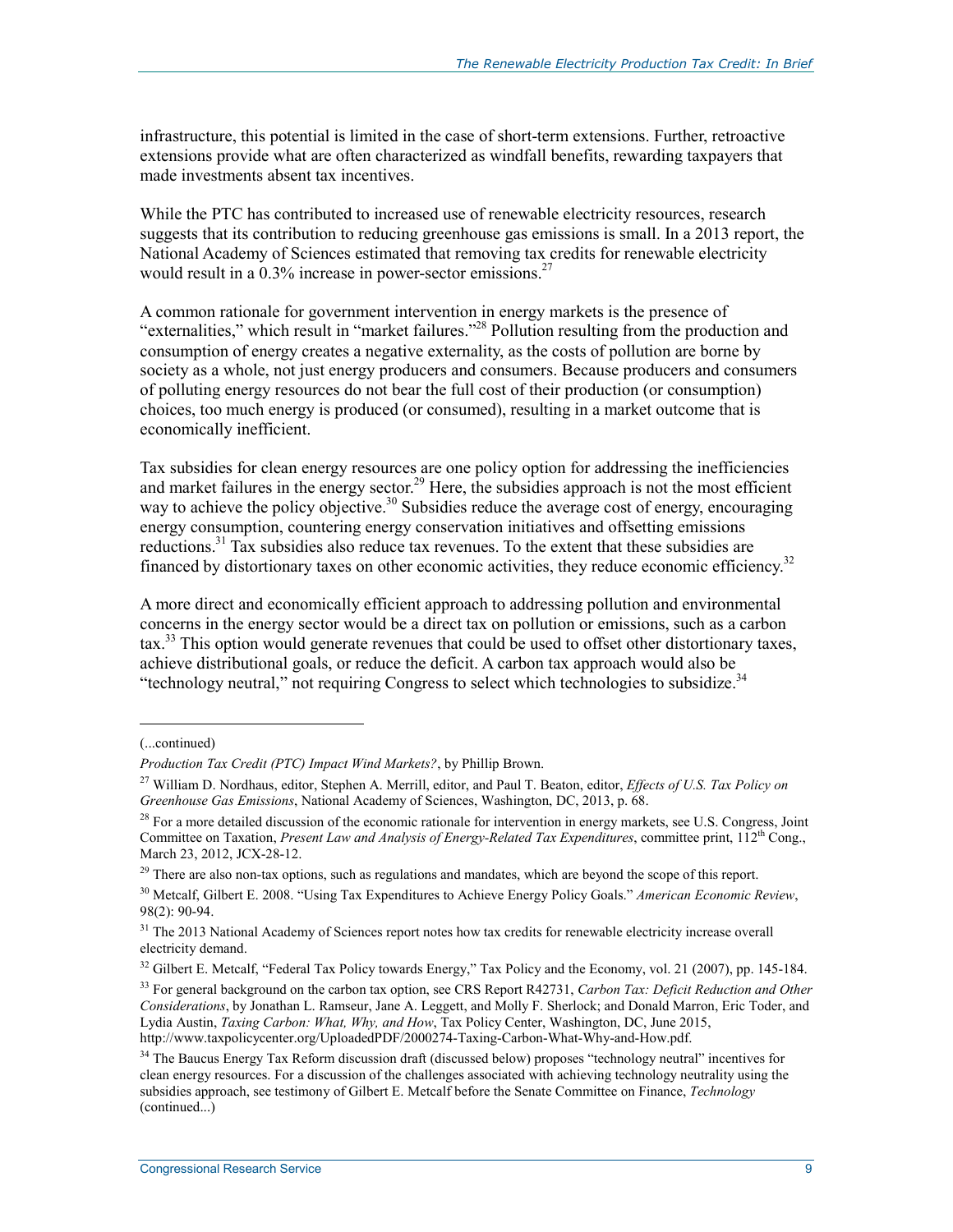Tax incentives are also not the most efficient mechanism for delivering federal financial support directly to renewable energy developers and investors. Stand-alone projects often have limited tax liability. Thus, project developers often seek outside investors to "monetize" tax benefits using "tax-equity" financing arrangements.<sup>35</sup> The use of tax equity investors, often major financial institutions, reduces the amount of federal financial support for renewable energy that is delivered directly to the renewable energy sector.<sup>36</sup>

Another consideration is the interaction of the PTC with other policies designed to support the development of renewable electricity resources.<sup>37</sup> More than half of U.S. states currently have renewable portfolio standards (RPS) policies in place.<sup>38</sup> Subsidies for renewable energy at the federal level, including the PTC, reduce the cost of complying with state-level RPS mandates.

## **Policy Options and Proposals**

Several policy options are related to the PTC (see **Table 5**). Without legislative action, the PTC will not be available to projects that began construction after December 31, 2014. One option is to allow the PTC to remain expired, not allowing any additional projects to qualify for the PTC. Under this option, projects that were placed in service before January 1, 2014, or qualifying projects for which construction began before the end of 2014, may still receive the PTC for their first 10 years of qualified production.

Another option would be to provide a temporary extension of the PTC, similar to what has been enacted in the past. With this option, the construction start date deadline could be extended by a set number of years (the Tax Increase Prevention Act of 2014 (P.L. 113-295) contained a one-year extension for the PTC, while the Expiring Provisions Improvement, Reform, and Efficiency (EXPIRE) Act of 2014 (S. 2260) proposed a two-year extension). Should Congress choose to enact a short-term "tax extenders" package, the PTC construction start date may be extended for the same number of years as other expired tax provisions (typically one or two years).

<sup>(...</sup>continued)

*Neutrality in Energy Tax: Issues and Options*, April 23, 2009, available at http://www.finance.senate.gov/imo/media/ doc/042309gmtest.pdf; and testimony of Gilbert E. Metcalf before the Senate Committee on Finance, *Reforming America's Outdated Energy Tax Code*, September 17, 2014, available at http://www.finance.senate.gov/imo/media/doc/ Testimony%20-%20Gilbert%20Metcalf.pdf. For a discussion of how the Baucus draft fails to achieve technology neutrality, see Martin Sullivan, "Economic Analysis: Why the Baucus Draft Falls Short," *Tax Notes*, January 6, 2013, pp. 59-64.

<sup>&</sup>lt;sup>35</sup> For more on the use of tax-equity financing in the renewable energy sector, see Bloomberg New Energy Finance, *The Return - and Returns - of Tax Equity for US Renewable Projects*, November 21, 2011, http://about.bnef.com/whitepapers/the-return-and-returns-of-tax-equity-for-us-renewable-projects/.

<sup>&</sup>lt;sup>36</sup> Low-income housing tax credit (LIHTC) recipients have relied on "syndicators" to facilitate tax-equity partnerships since the credit was enacted in 1986. Carlson and Metcalf (2008) found that firms taking the PTC also tended to claim substantial amounts of LIHTCs, providing early evidence of the use of tax-equity in the renewable energy sector as well. Equity provided for LIHTCs tends to fluctuate between the mid-\$0.80s to low-\$0.90s per \$1.00 tax credit. See CRS Report RS22389, *An Introduction to the Low-Income Housing Tax Credit*, by Mark P. Keightley and Jeffrey M. Stupak.

<sup>&</sup>lt;sup>37</sup> In addition to other policies, market factors, such as natural gas prices affect wind development. See CRS Report R42576, *U.S. Renewable Electricity: How Does the Production Tax Credit (PTC) Impact Wind Markets?*, by Phillip Brown.

<sup>38</sup> For a map summarizing recent standards across states, see http://ncsolarcen-prod.s3.amazonaws.com/wp-content/ uploads/2014/11/Renewable-Portfolio-Standards.pdf.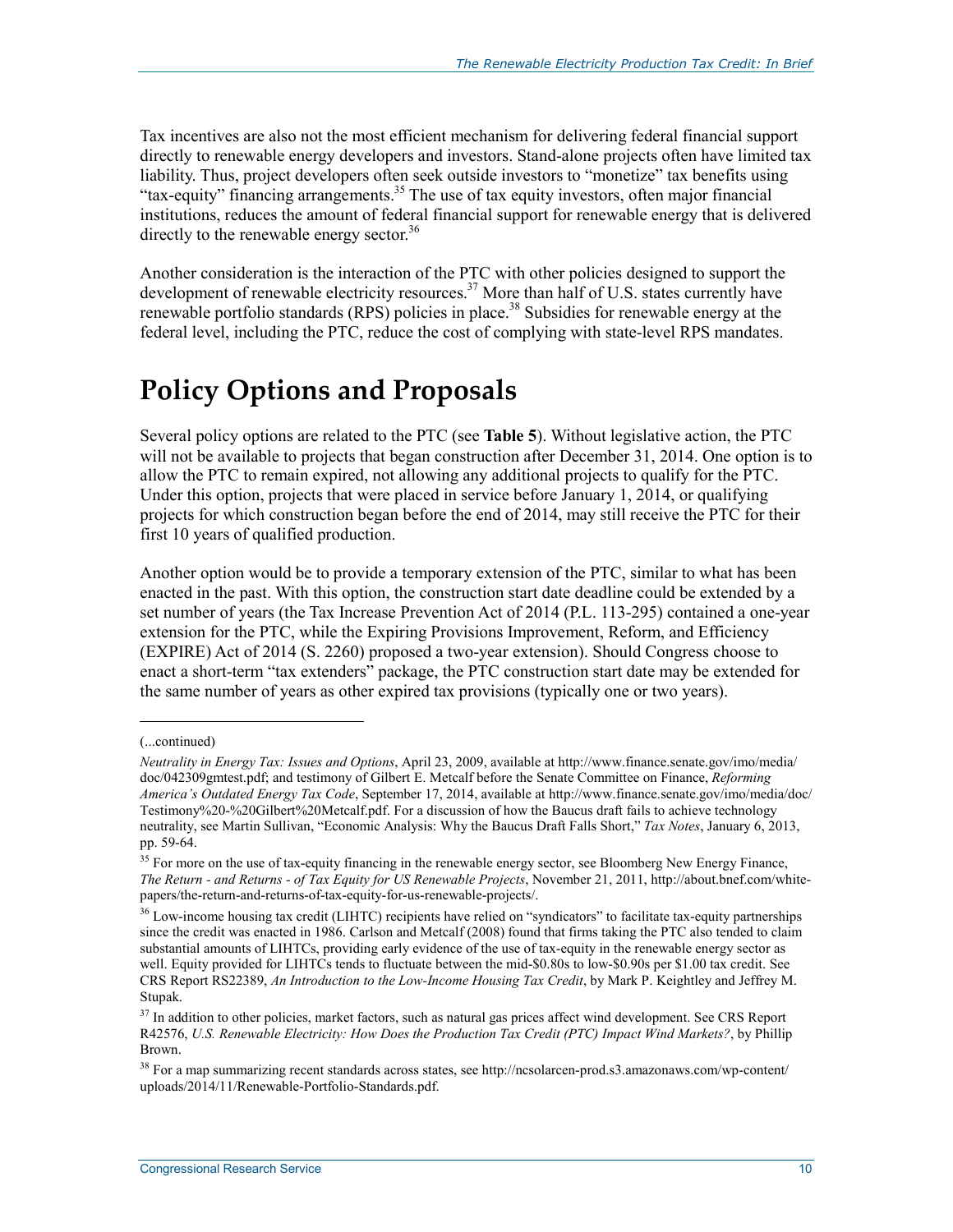| <b>Policy Option</b>                                | <b>Recent Proposals</b>                                                                                            | <b>Estimated Revenue</b><br>Consequences (10-year) <sup>a</sup> |
|-----------------------------------------------------|--------------------------------------------------------------------------------------------------------------------|-----------------------------------------------------------------|
| Allow the PTC to Remain Expired                     | Current Law                                                                                                        | \$0.0                                                           |
| <b>Temporary Extension</b>                          | Tax Increase Prevention Act of 2014<br>$(P.L. 113-295)$                                                            | -\$6.4                                                          |
|                                                     | The Expiring Provisions<br>Improvement, Reform, and Efficiency<br>(EXPIRE) Act of 2014 (S. 2260)                   | $-$13.3$                                                        |
| Temporary Extension with Phase-<br>Out              | PTC Certainty and Phaseout Act of<br>2013 (H.R. 2987) and the No More<br>Excuses Energy Act of 2013 (H.R.<br>208I) | n.a.                                                            |
| Eliminate Inflation Adjustment Factor<br>and Repeal | The Tax Reform Act of 2014 (H.R.<br>I) and the PTC Elimination Act (H.R.<br>1901)                                  | \$9.6                                                           |
| Permanent Extension of the PTC and<br>ITC           | The President's FY2016 Budget<br>Proposal                                                                          | $-$ \$35.8                                                      |

#### **Table 5. PTC Policy Options and Proposals**

billions of dollars

**Source:** CRS. See text for additional information and source details.

a. A negative (positive) figure indicates that the option would reduce (increase) federal revenues, relative to current law.

In the  $113<sup>th</sup>$  Congress, some proposed that the PTC be extended, but that some form of phase-out accompany the extension.<sup>39</sup> The PTC Certainty and Phaseout Act of 2013 (H.R. 2987), for example, would have extended the PTC through 2019, but decreased the value of the PTC for projects that begin construction after 2014.<sup>40</sup> This approach has reportedly been considered by others in the  $114<sup>th</sup>$  Congress, even if legislation has not yet been introduced.<sup>41</sup>

House Ways and Means Committee Chairman Dave Camp proposed a different form of PTC phase-out as part his tax reform proposal introduced late in the  $113<sup>th</sup>$  Congress, the Tax Reform Act of 2014 (H.R. 1). Under this proposal, the construction start date would not have been extended, meaning that no new facilities would be eligible for the PTC. The PTC inflation adjustment factor would also have been eliminated. This would reduce the value of the PTC for renewable electricity to 1.5 cents per kWh, for all PTC-eligible properties still within the 10-year eligibility window. Thus, facilities that had received a 2.3 cent per kWh PTC in 2014, and were still within their 10-year PTC window in 2015, would have seen the value of the PTC fall to 1.5 cents per kWh for 2015 and beyond. Under Chairman Camp's proposal, the PTC would have been fully repealed after 2024. Because the value of the PTC would be reduced for existing

<sup>&</sup>lt;sup>39</sup> While current law includes a phase-out should electricity prices exceed a certain threshold, this phase-out is very unlikely to occur in practice. For a discussion of various phase-out options, see CRS Report R43340, *Production Tax Credit Incentives for Renewable Electricity: Financial Comparison of Selected Policy Options*, by Phillip Brown.

<sup>40</sup> Similar provisions are included in the No More Excuses Energy Act of 2013 (H.R. 2081).

<sup>&</sup>lt;sup>41</sup> Reportedly, Sen. Cantwell is involved in efforts to have the PTC reinstated and then phased-out over three to five years. See Ari Natter, "Cantwell Leading Efforts to Reinstate Expired Clean Energy Tax Credits," *Daily Tax Report*, April 27, 2015. A two-year extension followed by a phase-out was also reportedly considered in the 113<sup>th</sup> Congress before the one-year extension was enacted. See Ari Natter, "Wind Power Industry Seeks Phase-Out of Tax Credit Amid Republican Scrutiny," *Daily Tax Report*, January 15, 2015.